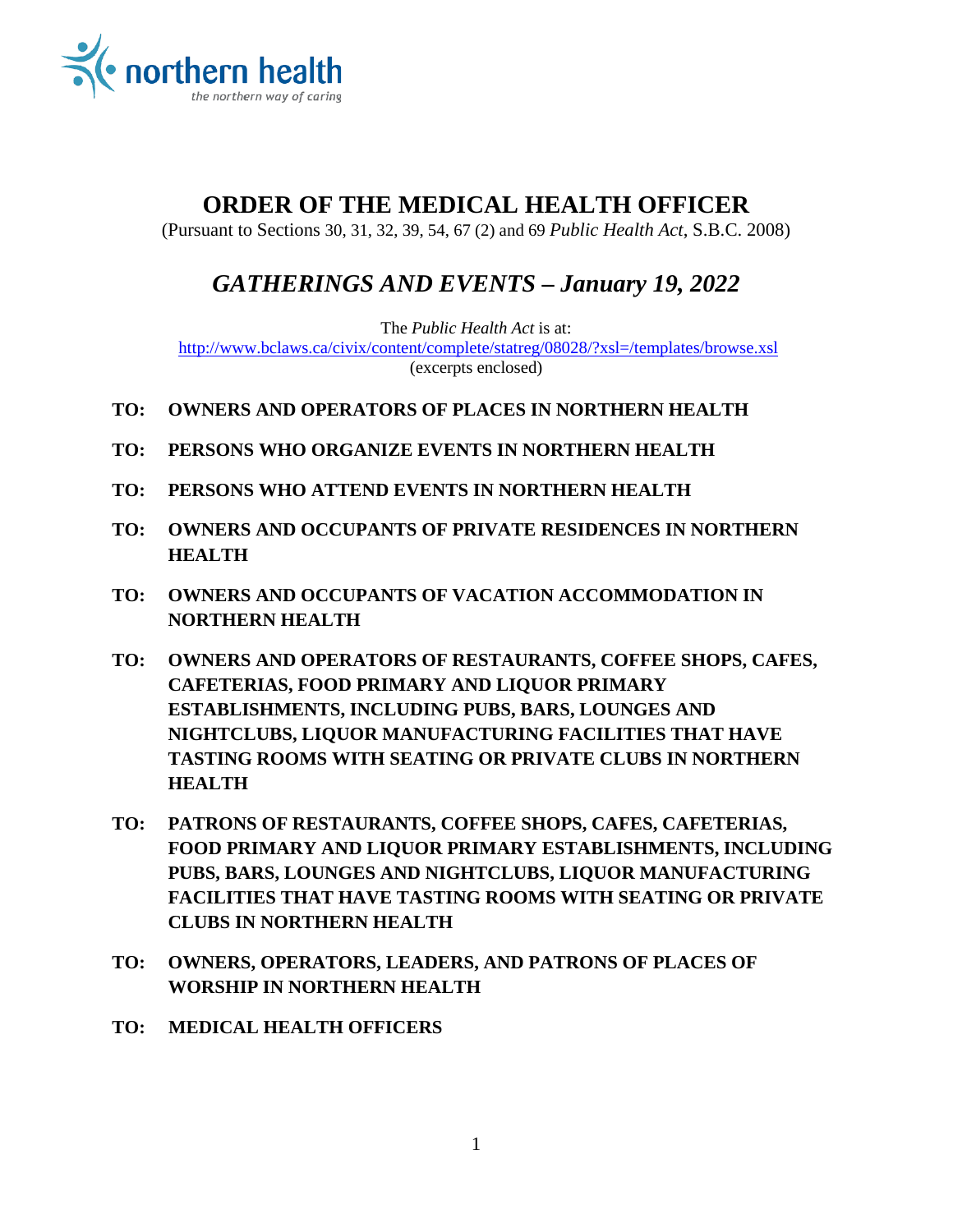

#### **WHEREAS:**

On December 24, 2021, I, **Dr. Jong Kim**, Chief Medical Health Officer, Northern Health Authority, **Fort St. John, BC**, made an order entitled Gatherings and Events COVID-19 Order for Northern Health Authority.

TAKE NOTICE that effective 12:01 am on January 20, 2022, that order is repealed.

Mary

SIGNED: Dr. Jong Kim, MD, MSC, FRCPC Chief Medical Health Officer Northern Health

DELIVERY BY: Posting to the BC Government the BC Centre for Disease Control websites.

Enclosure: Excerpts of the *Public Health Act*.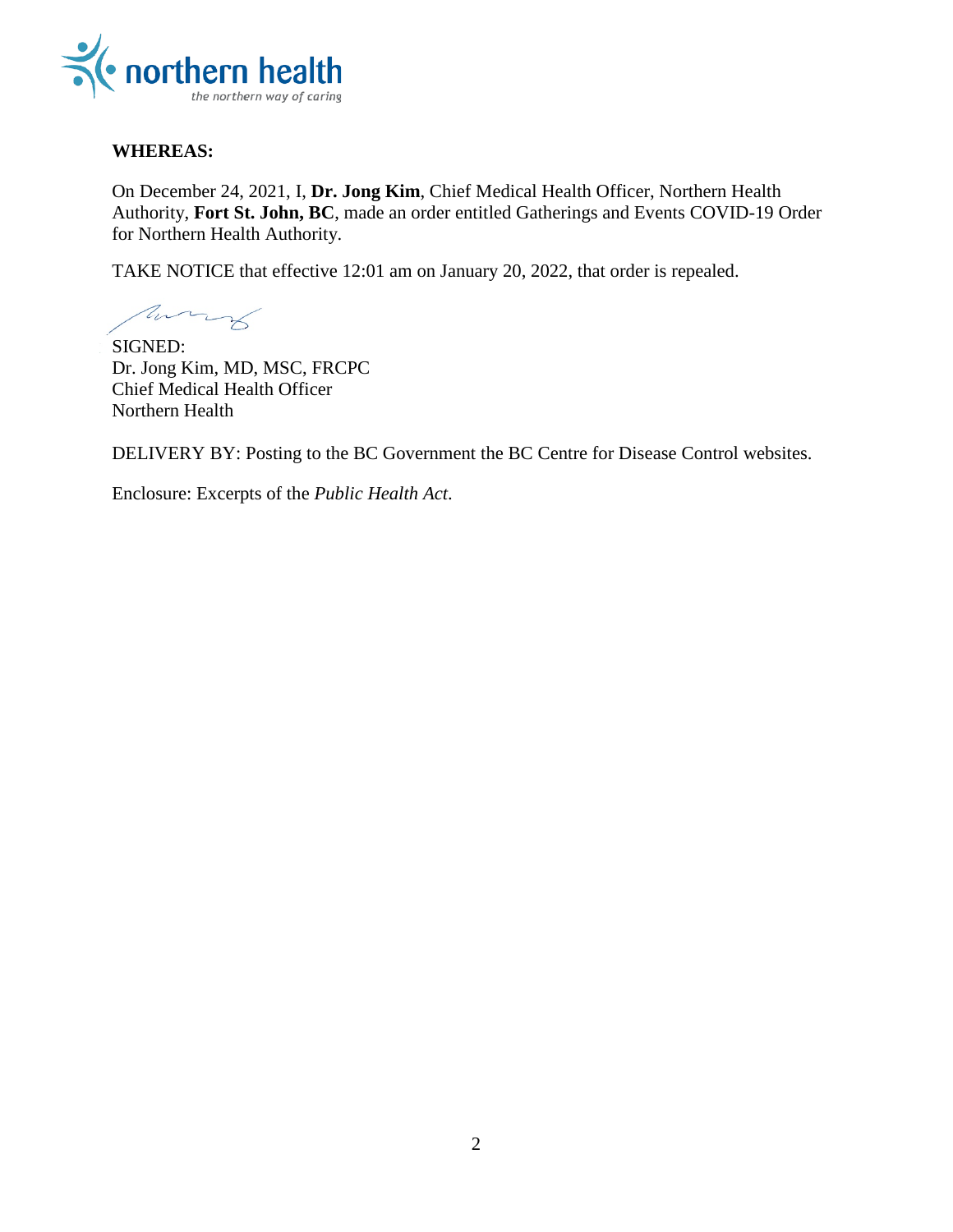

# **ENCLOSURE**

# **Excerpts of the** *Public Health Act* **[SBC 2008] c. 28**

### **Definitions**

**1** In this Act:

## *"***health hazard***"* means

(a) a condition, a thing or an activity that

(i) endangers, or is likely to endanger, public health, or

(ii) interferes, or is likely to interfere, with the suppression of infectious agents or hazardous agents, or

(b) a prescribed condition, thing or activity, including a prescribed condition, thing or activity that

(i) is associated with injury or illness, or

(ii) fails to meet a prescribed standard in relation to health, injury or illness;

## **When orders respecting health hazards and contraventions may be made**

**30** (1) A health officer may issue an order under this Division only if the health officer reasonably believes that

(a) a health hazard exists,

(b) a condition, a thing or an activity presents a significant risk of causing a health hazard,

(c) a person has contravened a provision of the Act or a regulation made under it, or

(d) a person has contravened a term or condition of a licence or permit held by the person under this Act.

(2) For greater certainty, subsection (1) (a) to (c) applies even if the person subject to the order is complying with all terms and conditions of a licence, a permit, an approval or another authorization issued under this or any other enactment.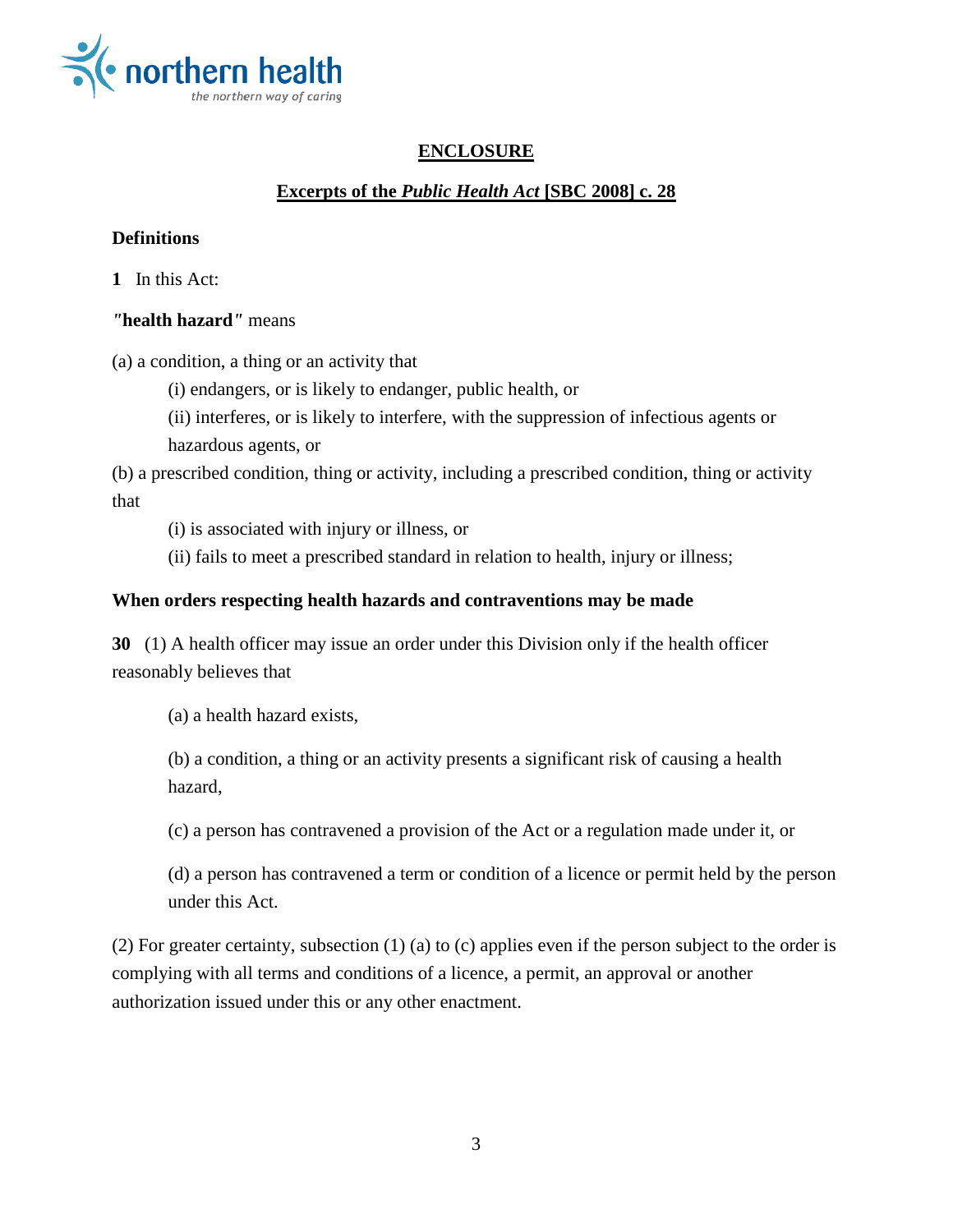

#### **General powers respecting health hazards and contraventions**

**31** (1) If the circumstances described in section 30 *[when orders respecting health hazards and contraventions may be made]* apply, a health officer may order a person to do anything that the health officer reasonably believes is necessary for any of the following purposes:

(a) to determine whether a health hazard exists;

(b) to prevent or stop a health hazard, or mitigate the harm or prevent further harm from a health hazard;

(c) to bring the person into compliance with the Act or a regulation made under it;

(d) to bring the person into compliance with a term or condition of a licence or permit held by that person under this Act.

(2) A health officer may issue an order under subsection (1) to any of the following persons:

(a) a person whose action or omission

(i) is causing or has caused a health hazard, or

(ii) is not in compliance with the Act or a regulation made under it, or a term or condition of the person's licence or permit;

(b) a person who has custody or control of a thing, or control of a condition, that

(i) is a health hazard or is causing or has caused a health hazard, or

(ii) is not in compliance with the Act or a regulation made under it, or a term or condition of the person's licence or permit;

(c) the owner or occupier of a place where

(i) a health hazard is located, or

(ii) an activity is occurring that is not in compliance with the Act or a regulation made under it, or a term or condition of the licence or permit of the person doing the activity.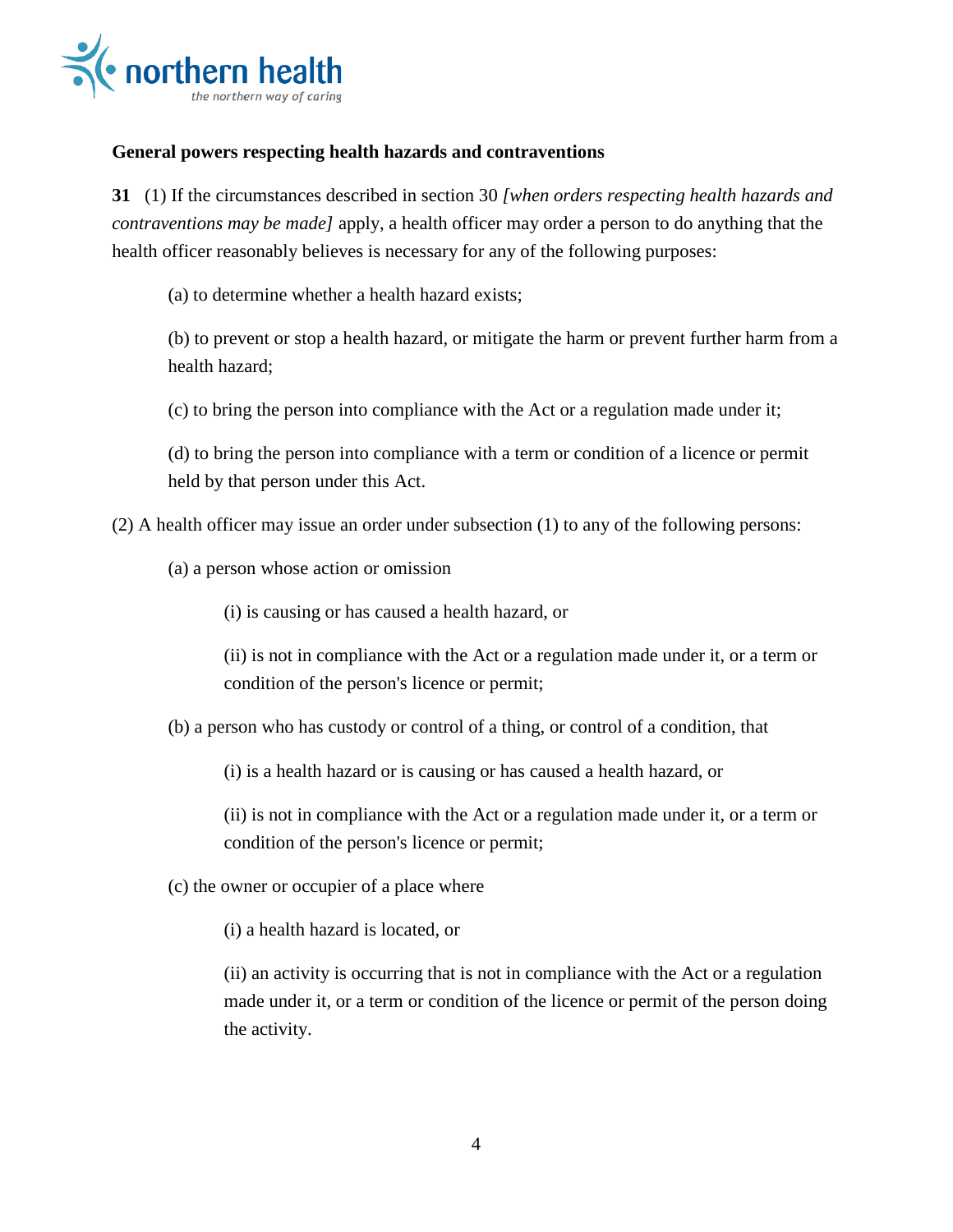

#### **Specific powers respecting health hazards and contraventions**

**32** (1) An order may be made under this section only

(a) if the circumstances described in section 30 *[when orders respecting health hazards and contraventions may be made]* apply, and

(b) for the purposes set out in section 31 (1) *[general powers respecting health hazards and contraventions]*.

(2) Without limiting section 31, a health officer may order a person to do one or more of the following:

(a) have a thing examined, disinfected, decontaminated, altered or destroyed, including

(i) by a specified person, or under the supervision or instructions of a specified person,

(ii) moving the thing to a specified place, and

(iii) taking samples of the thing, or permitting samples of the thing to be taken;

(b) in respect of a place,

(i) leave the place,

(ii) not enter the place,

(iii) do specific work, including removing or altering things found in the place, and altering or locking the place to restrict or prevent entry to the place,

(iv) neither deal with a thing in or on the place nor dispose of a thing from the place, or deal with or dispose of the thing only in accordance with a specified procedure, and

(v) if the person has control of the place, assist in evacuating the place or examining persons found in the place, or taking preventive measures in respect of the place or persons found in the place;

(c) stop operating, or not operate, a thing;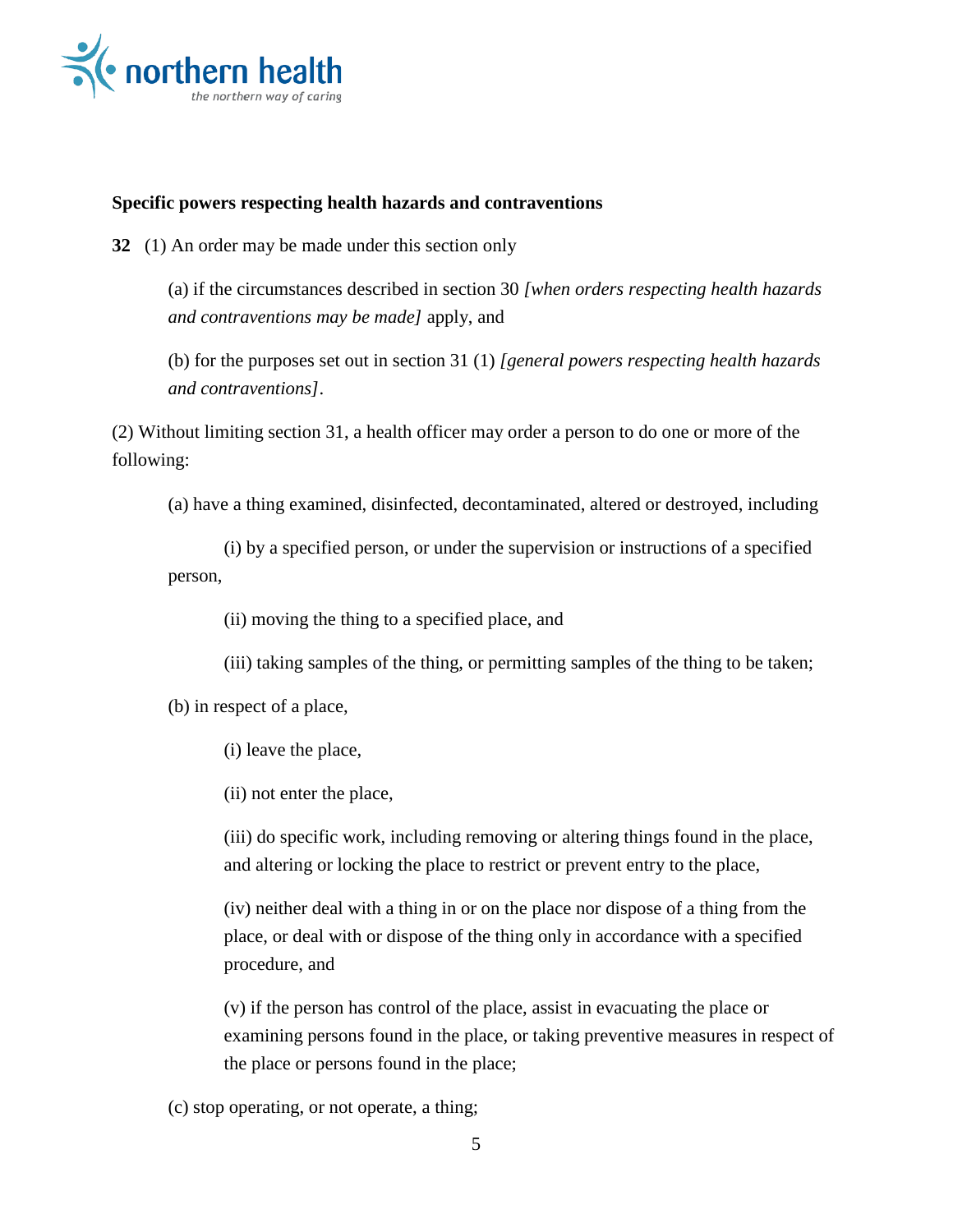

(d) keep a thing in a specified place or in accordance with a specified procedure;

(e) prevent persons from accessing a thing;

(f) not dispose of, alter or destroy a thing, or dispose of, alter or destroy a thing only in accordance with a specified procedure;

(g) provide to the health officer or a specified person information, records, samples or other matters relevant to a thing's possible infection with an infectious agent or contamination with a hazardous agent, including information respecting persons who may have been exposed to an infectious agent or hazardous agent by the thing;

(h) wear a type of clothing or personal protective equipment, or change, remove or alter clothing or personal protective equipment, to protect the health and safety of persons;

(i) use a type of equipment or implement a process, or remove equipment or alter equipment or processes, to protect the health and safety of persons;

(j) provide evidence of complying with the order, including

(i) getting a certificate of compliance from a medical practitioner, nurse practitioner or specified person, and

(ii) providing to a health officer any relevant record;

(k) take a prescribed action.

(3) If a health officer orders a thing to be destroyed, the health officer must give the person having custody or control of the thing reasonable time to request reconsideration and review of the order under sections 43 and 44 unless

(a) the person consents in writing to the destruction of the thing, or

(b) Part 5 *[Emergency Powers]* applies.

## **Contents of orders**

**39** (3) An order may be made in respect of a class of persons.

### **Duty to comply with orders**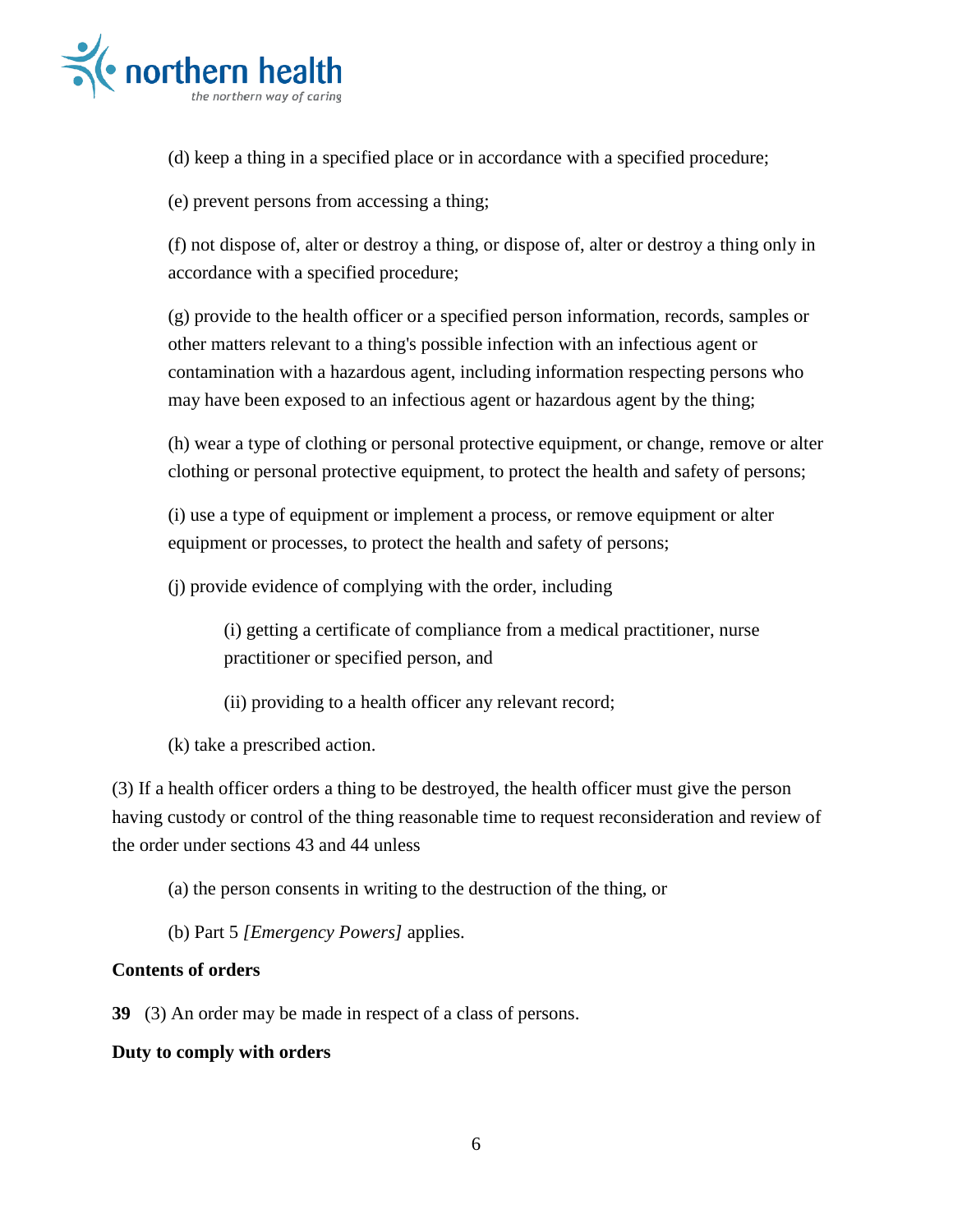

**42** (1) A person named or described in an order made under this Part must comply with the order.

(2) Subsection (1) applies regardless of whether the person leaves the geographic area for which the health officer who made the order is designated.

#### **Reconsideration of orders**

**43** (1) A person affected by an order, or the variance of an order, may request the health officer who issued the order or made the variance to reconsider the order or variance if the person

(a) has additional relevant information that was not reasonably available to the health officer when the order was issued or varied,

(b) has a proposal that was not presented to the health officer when the order was issued or varied but, if implemented, would

(i) meet the objective of the order, and

(ii) be suitable as the basis of a written agreement under section 38 *[may make written agreements]*, or

(c) requires more time to comply with the order.

(2) A request for reconsideration must be made in the form required by the health officer.

(3) After considering a request for reconsideration, a health officer may do one or more of the following:

(a) reject the request on the basis that the information submitted in support of the request

- (i) is not relevant, or
- (ii) was reasonably available at the time the order was issued;

(b) delay the date the order is to take effect or suspend the order, if satisfied that doing so would not be detrimental to public health;

(c) confirm, rescind or vary the order.

(4) A health officer must provide written reasons for a decision to reject the request under subsection  $(3)$  (a) or to confirm or vary the order under subsection  $(3)$  (c).